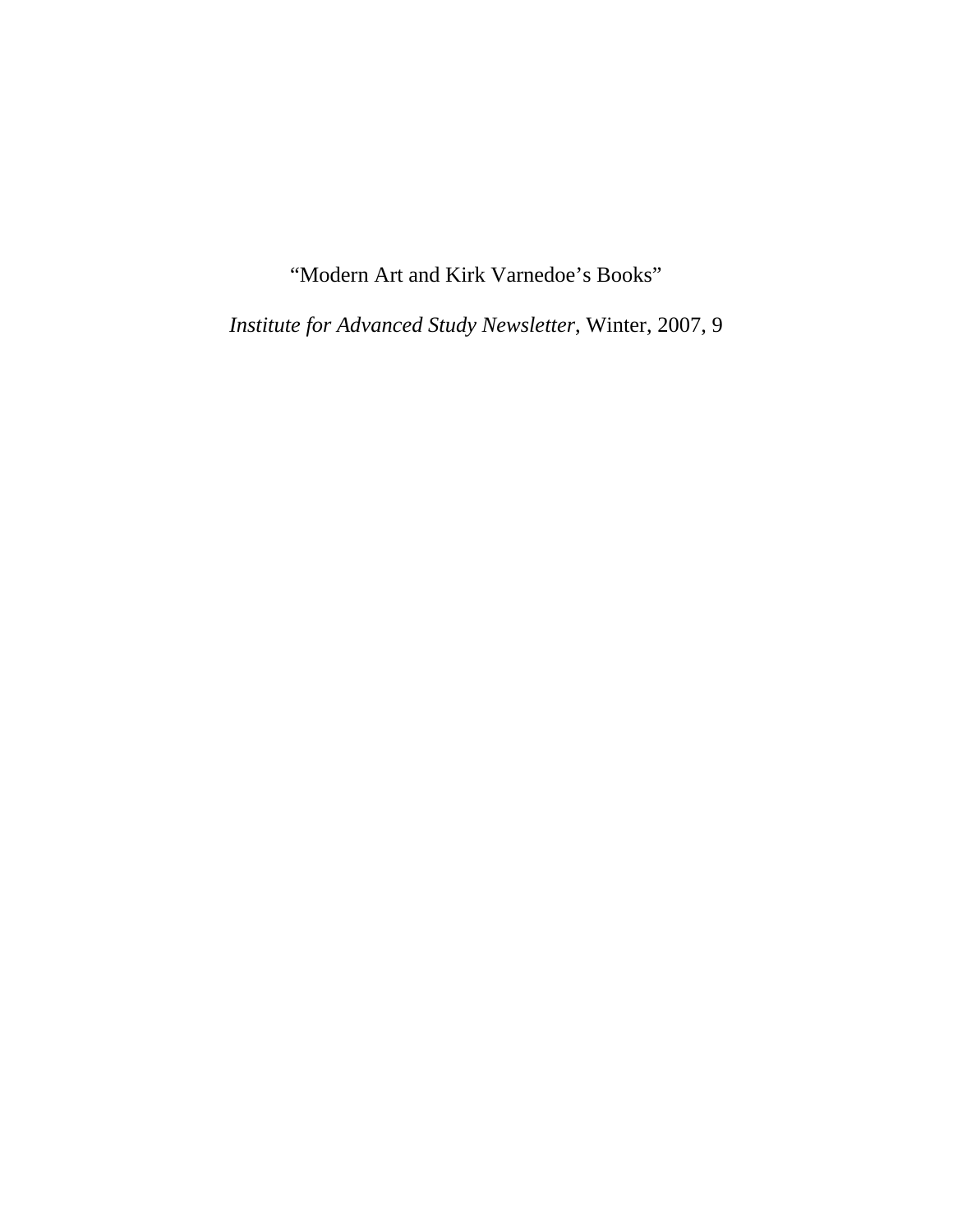## **MODERN ART AND KIRK VARNEDOE'S BOOKS**

 One of the final privileges to which members of the Faculty at the Institute accede as they approach retirement, is that of suggesting to their colleagues the names of possible successors. I was the third in the series of art historians, following Erwin Panofsky and Millard Meiss, whose interests focused largely on European art from the Middle Ages through the Renaissance and Baroque. I was acutely aware that there had never been in the School of Historical Studies an appointment devoted primarily to contemporary history. Although it was a dangerous move, given the current tendency of "modernism" to dominate, not to say overwhelm, university art history departments, I felt it was time for a change. And with Kirk Varnedoe, it seemed worth the risk. There was some initial, but soon dispelled, hesitation among the Faculty of the School because he was a "museum man," rather than a proper academic historian. But Varnedoe had had a very orthodox training—undergraduate at Williams, graduate at Stanford—and his publication record was replete with important, innovative, professionally crafted, and beautifully written scholarly work, wide-ranging within his field. Moreover, throughout his career, he had continued to teach, attracting and rearing many young people to the rigors and unmatched intellectual rewards of our discipline. And after all, the glamour he brought from his long association with the world's most important institution devoted to modem art (MoMA), as well as his equally legendary personal charisma, could do no real harm to the Institute for Advanced Study!

There has always been one significant reservation about the viability of art history at the Institute. By virtue of a cordial and mutually beneficial agreement with Princeton University we depend very heavily on our privileged access to the University libraries, including Marquand, one of the greatest art libraries in the world. Apart from its comprehensive holdings, a major virtue of Marquand is that it is non-lending. The policy seems, and may be, paradoxical, but it is essential: the books are there when you need them. Art historians by the very nature of their work need to have books physically present at hand, not necessarily (or even primarily) to read them, but in order to compare the images they contain. (Panofsky famously said, he who has the most photographs wins!) When I first came to the Institute I noticed immediately that the visiting Members in art history, unlike their colleagues in other fields, were scarcely to be seen at lunch or teatime, participating in the communal exchange of ideas that is, to my mind, the life-blood of the Institute. They were always working at Marquand Library. The Institute, I discovered, had once actually handed over to Marquand an important (now more valuable than ever) collection of art books—presumably because our Members could make better use of them there, for purposes of comparison. One of my first reactions to the situation was to try to build a basic, general